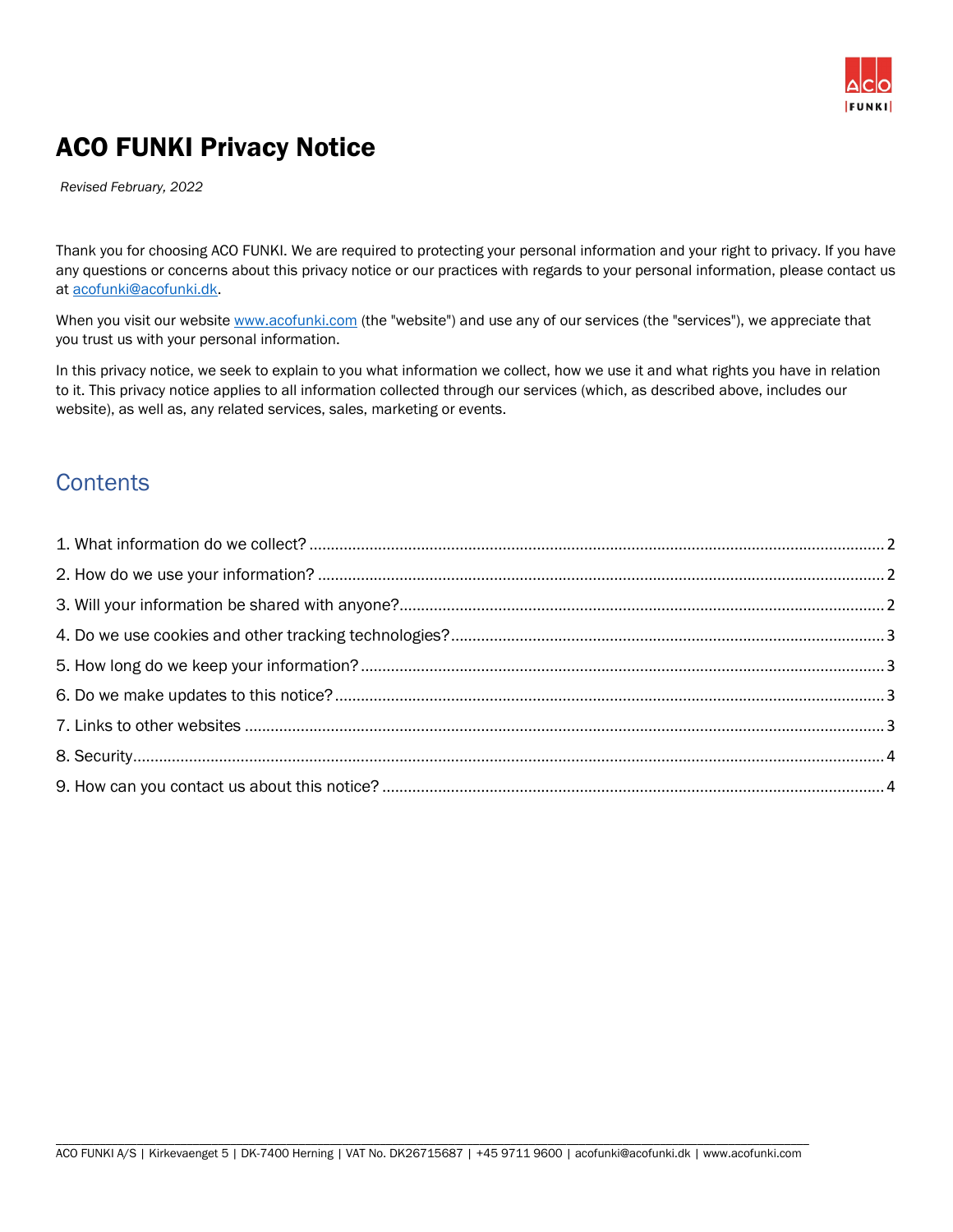

### <span id="page-1-0"></span>1. What information do we collect?

We collect personal information that you voluntarily provide to us when you place your order on our website, express an interest in obtaining information about us or our products and services or when you contact us.

The personal information we collect may include the following:

- personal information provided by you. We collect names, phone numbers, email addresses, mailing addresses, usernames, passwords, billing addresses, and other similar information.
- all personal information that you provide to us must be true, complete and accurate, and you must notify us of any changes to such personal information as it can have consequences for delivery of your order or return services.

Some information — such as your internet protocol (ip) address and/or browser and device characteristics — is collected automatically when you visit our website.

We automatically collect certain information when you visit, use or navigate the website. This information does not reveal your specific identity (like your name or contact information), but may include device and usage information, such as your IP address, browser and device characteristics, operating system, language preferences, referring url's, device name, country, location, information about how and when you use our website and other technical information. This information is primarily needed to maintain the security and operation of our website, and for our internal analytics and reporting purposes.

#### <span id="page-1-1"></span>2. How do we use your information?

We use personal information collected via our website for a variety of business purposes described below. We process your personal information for these purposes in order to enter into or perform a contract with you, with your consent, and/or for compliance with our legal obligations. We indicate the specific processing grounds we rely on next to each purpose listed below.

*We use the information we collect or receive as follows:*

- We may use your information to fulfill and manage your orders, payments, returns, and exchanges made through the website.
- We may use your information to provide you with the requested service.
- We may use your information to respond to your inquiries and solve any potential issues you might have with the use of our services.
- We may use your information to send you marketing and promotional communications if you give your consent to it. We and/or our third-party marketing partners may use the personal information you send to us for our marketing purposes, if this is in accordance with your marketing preferences. You can opt-out of our marketing emails at any time.
- We may use your information to develop and display personalized content and advertising (and work with third parties who do so) tailored to your interests and/or location and to measure its effectiveness.

#### <span id="page-1-2"></span>3. Will your information be shared with anyone?

We only share information with your consent, to comply with laws, to provide you with services, to protect your rights, or to fulfill business obligations.

We may process or share your data that we hold based on the following legal basis:

- consent: we may process your data if you have given us specific consent to use your personal information for a specific purpose.
- legitimate interests: we may process your data when it is reasonably necessary to achieve our legitimate business interests.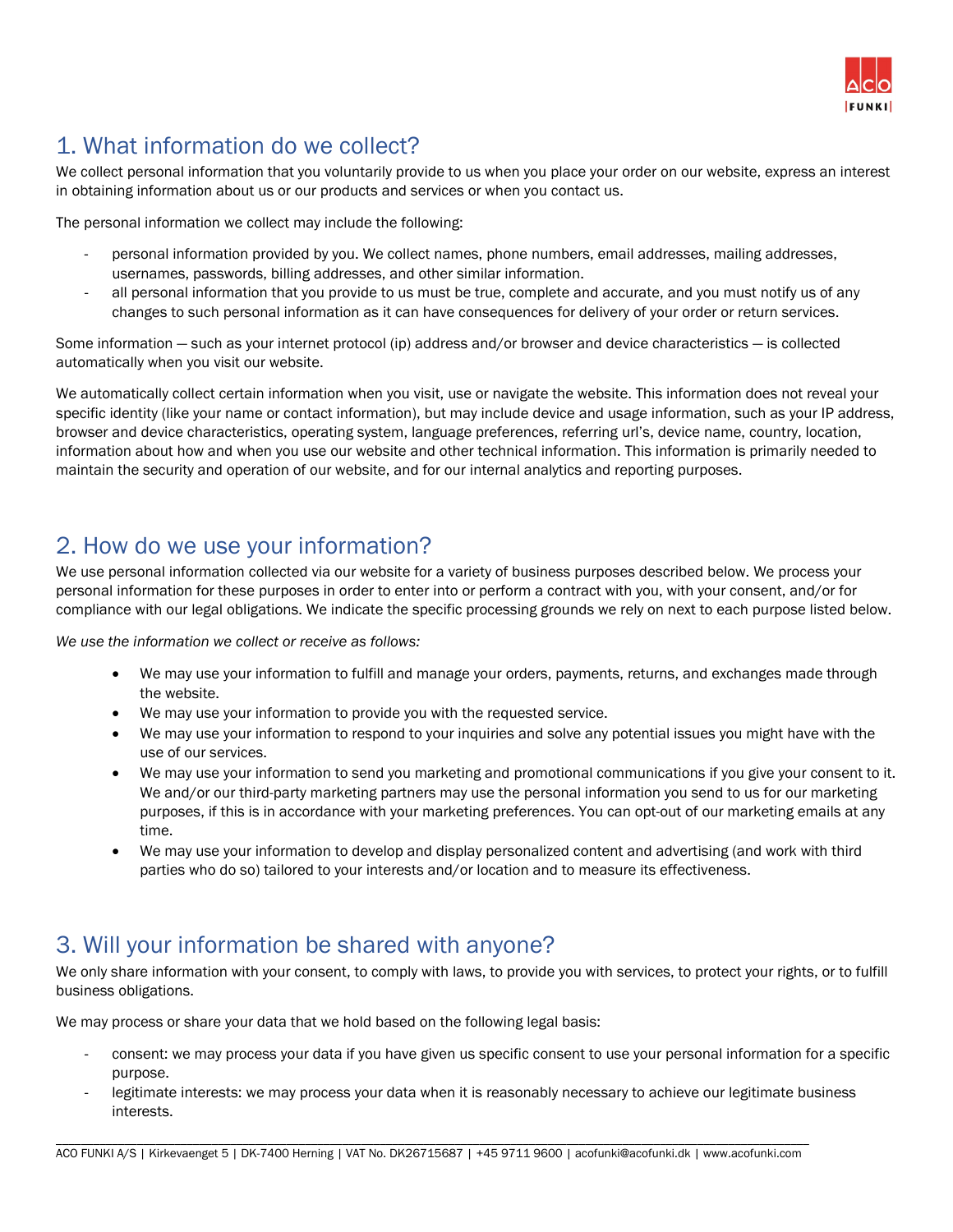

- performance of a contract: where we have entered into a contract with you, we may process your personal information to fulfill the terms of our contract.
- legal obligations: we may disclose your information where we are legally required to do so in order to comply with applicable law, governmental requests, a judicial proceeding, court order, or legal process, such as in response to a court order or a subpoena (including in response to public authorities to meet national security or law enforcement requirements).
- vital interests: we may disclose your information where we believe it is necessary to investigate, prevent, or take action regarding potential violations of our policies, suspected fraud, situations involving potential threats to the safety of any person and illegal activities, or as evidence in litigation in which we are involved.

#### <span id="page-2-0"></span>4. Do we use cookies and other tracking technologies?

We may use cookies and other tracking technologies to collect and store your information. You may refuse the use of cookies by selecting the appropriate settings on your browser, however please note that if you proceed accordingly you may not be able to benefit from the full functionality of this website.

#### <span id="page-2-1"></span>5. How long do we keep your information?

We will only keep your personal information for as long as it is necessary for the purposes set out in this privacy notice, unless a longer retention period is required or permitted by law (such as tax, accounting or other legal requirements). No purpose in this notice will require us keeping your personal information for longer than the period of time in which users have an account with us.

When we have no ongoing legitimate business need to process your personal information, we will either delete or anonymize such information, or, if this is not possible (for example, because your personal information has been stored in backup archives), then we will securely store your personal information and isolate it from any further processing until deletion is possible.

#### <span id="page-2-2"></span>6. Do we make updates to this notice?

Yes, we may update this notice as necessary to stay compliant with relevant laws.

We may update this privacy notice from time to time. The updated version will be indicated by an updated "revised" date and the updated version will be effective as soon as it is accessible. If we make material changes to this privacy notice, we may notify you either by prominently posting a notice of such changes or by directly sending you a notification. We encourage you to review this privacy notice frequently to be informed of how we are protecting your information.

#### <span id="page-2-3"></span>7. Links to other websites

Our Services may contain links to other sites. If you click on a third-party link, you will be directed to that site. Note that these external sites are not operated by us. Therefore, we strongly advise you to review the Privacy Policy of these websites. We have no control over and assume no responsibility for the content, privacy policies, or practices of any thirdparty sites or services.

In addition, we operate an official Facebook page based on Art. 6 para. 1 s. 1 lit. f GDPR under the URL https:/[/www.facebook.com/acofunki.dk.](http://www.facebook.com/acofunki.dk.) We never collect, store or process personal data of our users on this site. Furthermore, no other data processing is carried out or initiated by us. The data you enter on our Facebook page, such as comments, videos or images, will not be used or processed by us at any time for any other purpose.

Facebook uses web-tracking methods on this site. Please be aware that Facebook may use your profile data to evaluate your habits, personal relationships, preferences, etc. We have no influence on the processing of your data by Facebook.